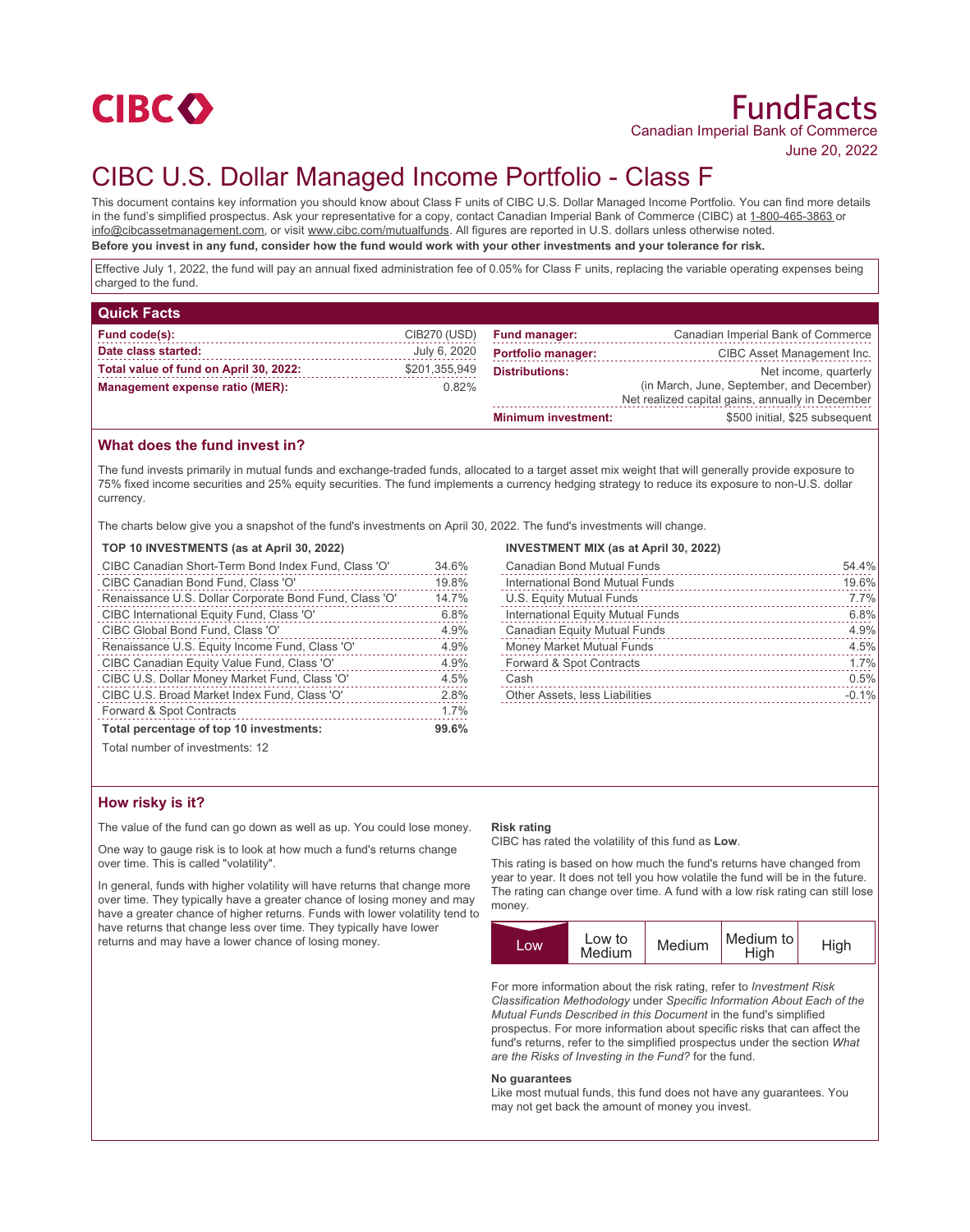## **How has the fund performed?**

This section tells you how Class F units of the fund have performed over the past year. Returns are after expenses have been deducted. These expenses reduce the fund's returns.

#### **YEAR-BY-YEAR RETURNS**

This chart shows how Class F units of the fund performed in the past calendar year. The range of returns and change from year to year can help you assess how risky the fund has been in the past. It does not tell you how the fund will perform in the future.

| 20%               |      |
|-------------------|------|
| 15%               |      |
| 10%               |      |
| 5%                | 2.5  |
| $0\%$             |      |
|                   |      |
| $-5\%$<br>$-10\%$ |      |
| $-15%$            |      |
|                   | 2021 |

#### **BEST AND WORST 3-MONTH RETURNS**

This table shows the best and worst returns for Class F units of the fund in a 3-month period over the past calendar year. The best and worst 3-month returns could be higher or lower in the future. Consider how much of a loss you could afford to take in a short period of time.

|                    | Return | $\parallel$ 3 months ending  | If you invested \$1,000 at the beginning of the period |
|--------------------|--------|------------------------------|--------------------------------------------------------|
| <b>Best return</b> | 2.3%   | June 30, 2021                | Your investment would rise to \$1,023                  |
| Worst return       |        | $-1.2\%$   November 30, 2021 | Your investment would drop to \$988                    |

#### **AVERAGE RETURN**

The annual compounded return of Class F units of the fund since July 6, 2020 was -0.4%. If you had invested \$1,000 in the fund on July 6, 2020, your investment would be worth \$993 as at April 30, 2022.

| Who is this fund for?                                                                                                                                                                                                                                | A word about tax                                                                                                                                                                                                                                                                                     |
|------------------------------------------------------------------------------------------------------------------------------------------------------------------------------------------------------------------------------------------------------|------------------------------------------------------------------------------------------------------------------------------------------------------------------------------------------------------------------------------------------------------------------------------------------------------|
| Investors who:<br>• are seeking diversification by having some exposure to the U.S. dollar;<br>• are seeking a high level of regular income with a secondary focus on<br>modest capital growth; and<br>• are investing for the short to medium term. | In general, you will have to pay income tax on any money you make on a<br>fund. How much you pay depends on the tax laws where you live and<br>whether or not you hold the fund in a registered plan such as a<br>Registered Retirement Savings Plan (RRSP) or a Tax-Free Savings<br>Account (TFSA). |
| You must use U.S. dollars to buy this fund.                                                                                                                                                                                                          | Keep in mind that if you hold your fund in a non-registered plan, fund<br>distributions are included in your taxable income, whether you receive<br>them in cash or have them reinvested.                                                                                                            |

# **How much does it cost?**

The following tables show the fees and expenses you could pay to buy, own, and sell Class F units of the fund. The fees and expenses - including any commissions - can vary among classes of a fund and among funds. Higher commissions can influence representatives to recommend one investment over another. Ask about other funds and investments that may be suitable for you at a lower cost.

#### **1. SALES CHARGES**

There are no sales charges payable when you buy, switch, or sell Class F units of the fund.